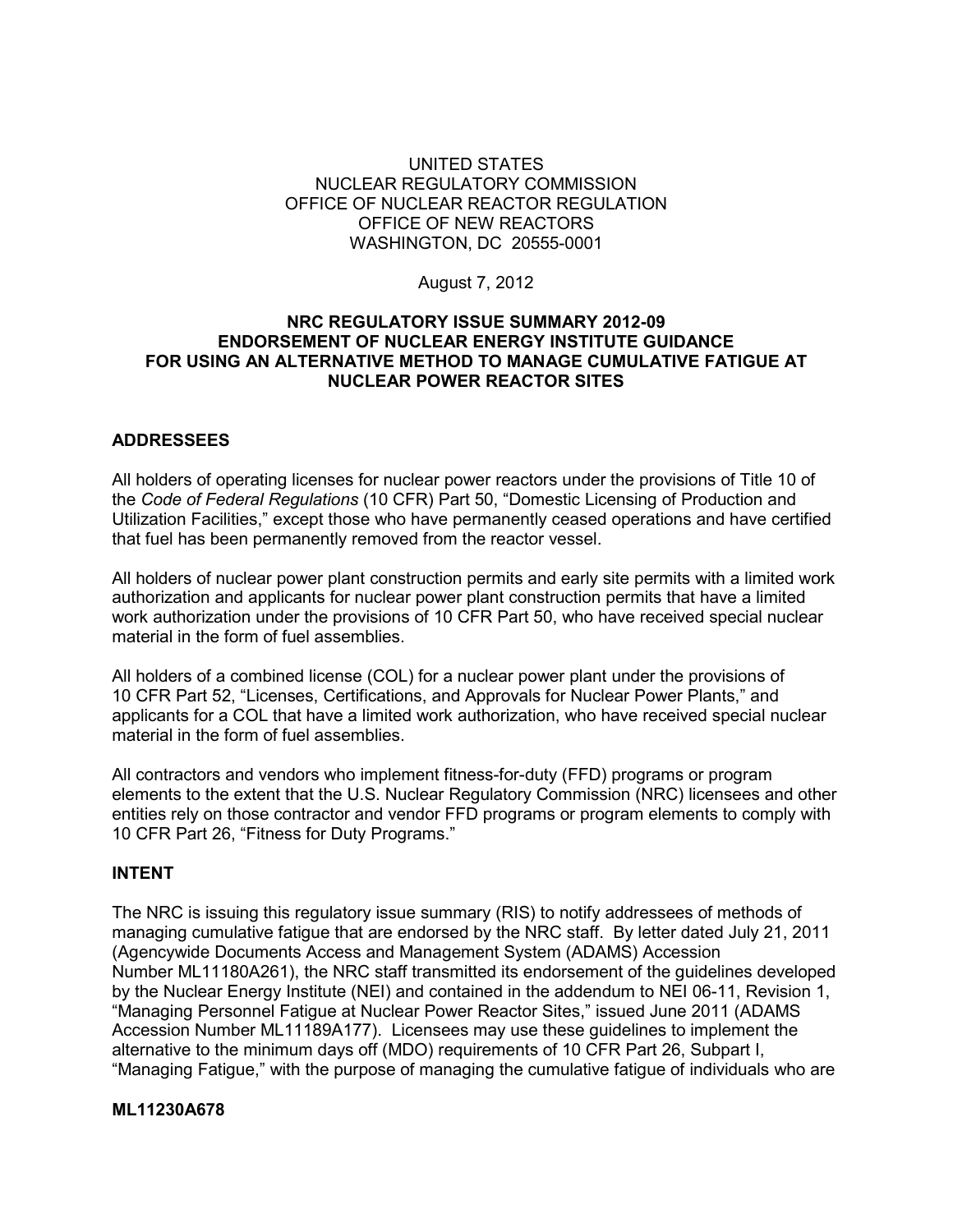subject to work hour limits. This RIS requires no action or written response on the part of an addressee.

# **BACKGROUND INFORMATION**

On March 31, 2008, the NRC published a final rule in the *Federal Register* (73 FR 16966) amending 10 CFR Part 26. The Commission updated the requirements of 10 CFR Part 26, reorganized the rule, and added Subpart I, which established requirements for managing the fatigue of individuals at operating nuclear power plants. The NRC made this last change in response to a need for clear and enforceable requirements for the management of worker fatigue. Among these fatigue management requirements are limits on the maximum number of hours an individual may work, requirements for rest breaks between shifts, and requirements for the MDO to be provided to each individual who is subject to the work hour requirements. These requirements are designed to work in concert to address both acute and cumulative fatigue through management, or mitigation, or both. Implementation guidance for the requirements was published in March 2009 and is titled, "Regulatory Guide 5.73, 'Fatigue Management for Nuclear Power Plant Personnel." The final guide endorses, with certain exceptions, additions and clarifications, an implementation guidance document that was submitted to the NRC by the Nuclear Energy Institute, NEI 06-11, Revision 1, "Managing Personnel Fatigue at Nuclear Power Reactor Sites."

Staff Requirements Memorandum (SRM)-SECY-09-0183, "Proposed Modification for Including Quality Control and Quality Verification Personnel within the Scope of Subpart I of 10 CFR Part 26," was issued on June 1, 2010 (ADAMS Accession Number ML101520654). In this SRM, the Commission directed the staff to "engage stakeholders and review the practical application of Part 26 subpart I including the advent of any unintended consequences that might undermine the purpose of the rule." The NRC held a public meeting on November 18, 2010 (ADAMS Accession Number ML103160388), to learn, directly from the affected stakeholders, more details about the unintended consequences of the MDO requirements. Additional public meetings took place on January 6, 2011 (ADAMS Accession Number ML103550089), and January 25, 2011 (ADAMS Accession Number ML110140315), to provide opportunities for stakeholders and the NRC staff to discuss alternatives to the MDO requirements.

The staff received three petitions for rulemaking to revise the cumulative fatigue management requirements covered by 10 CFR Part 26, Subpart I, among other issues. The petitions indicated that the MDO requirements were complex and inflexible and had resulted in unintended consequences that diminished the safety benefits of the rule.

In a public meeting on February 8, 2011, the NRC staff and stakeholders briefed the Commission on the implementation of the 10 CFR Part 26 fatigue management requirements. The nuclear power industry stakeholders conveyed many of the same concerns raised during the previous three public meetings. The NRC staff presented the scientific and technical bases for the requirements for managing cumulative fatigue and a proposal to address the concerns raised by the industry stakeholders. The NRC staff proposed a maximum, average 54-hour work week, averaged over a 6-week rolling period, as an alternative to the 10 CFR 26.205(d)(3) MDO requirements for non-outages. The NRC staff and industry stakeholders generally agreed that this proposal could address stakeholder concerns while meeting the objectives of the MDO requirements.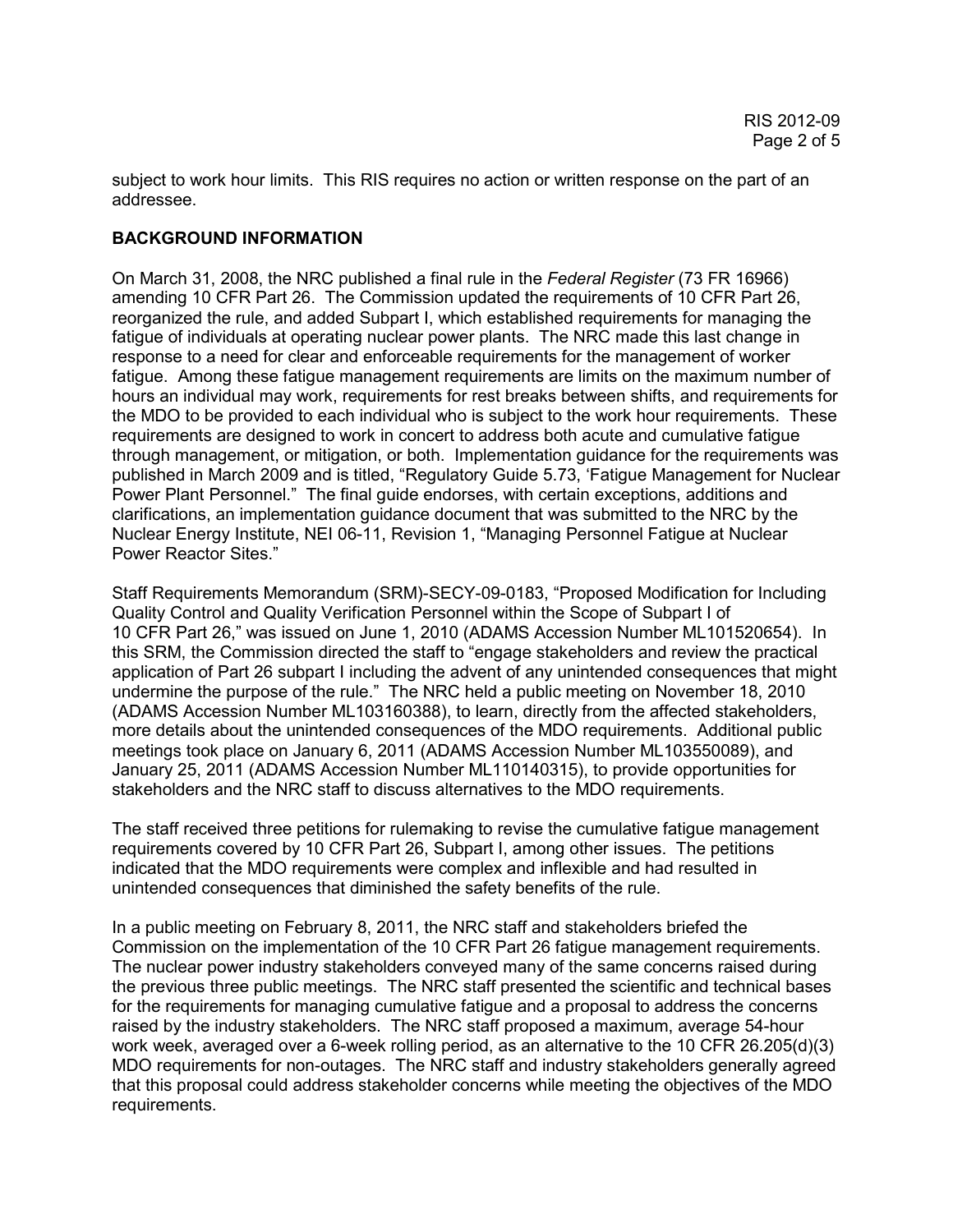The NRC staff determined that an alternative approach to MDO using a weekly average of 54 hours worked, calculated based on a rolling period of up to 6 weeks, would keep work hours to levels comparable with typical MDO maximum limits while adding the simplicity and flexibility desired by industry. Similar to the MDO requirements, this alternative, when implemented with the other aspects of Subpart I that will remain unchanged, will help prevent most instances of cumulative fatigue by limiting the number of extended work weeks and work days. In those cases where extended schedules are worked, the alternative will limit their duration and therefore promote fatigue mitigation.

On March 24, 2011, the Commission issued SRM-SECY-11-0003, that directed the NRC staff to conduct an accelerated rulemaking to provide an alternative to the MDO requirements that would be consistent with the proposal presented by the NRC staff at the briefing on February 8, 2011. The Commission limited the scope of the rulemaking to the alternative to the MDO requirements. The Commission also directed the staff to provide implementation guidance concurrent with the rulemaking.

NEI indicated that it would author an addendum to its implementation guidance for the MDO requirements in 10 CFR 26.205(d)(3), in NEI 06-11, Revision 1 (this addendum was subsequently provided in June 2011, ADAMS Accession Number ML11189A177). The NRC held public meetings on April 27, May 11, June 1, and June 23, 2011, to discuss implementation guidance for the alternative to the MDO requirements (ADAMS Accession Numbers ML11102A071, ML11119A200, ML11139A193, and ML11144A133). The NRC published a final rule in the *Federal Register* (76 FR 43534) on July 21, 2011, adding the MDO alternative in 10 CFR 26.205(d)(7). Concurrently, the NRC staff endorsed the addendum to NEI 06-11 with a letter from Mr. Troy W. Pruett to Mr. John C. Butler (ADAMS Accession Number ML11180A261) on July 21, 2011.

## **SUMMARY OF ISSUE**

The addendum to NEI 06-11, Revision 1, provides industry-developed guidelines for licensees who implement the alternative cumulative fatigue management provisions under §26.205(d)(7) that were published in the *Federal Register* (76 FR 43534) on July 21, 2011. The alternative, known as the "maximum average work hours," allows individuals who are subject to work hour limits to work no more than an average of 54 hours per week, when averaged over no more than a 6-week period (called the averaging period). The averaging period advances (rolls) forward in 7-day increments. The addendum includes discussions of averaging periods, partial averaging periods, and how to begin a rolling averaging period as well as other guidance designed to provide a consistent implementation of the maximum average work hours approach to cumulative fatigue management.

The addendum augments and references the main document (NEI 06-11, Revision 1) rather than duplicating guidance for sections of the rule that were unchanged or where implementation was unaffected by the promulgation of the alternative requirements. For example, the addendum did not change the guidance on how to transition an individual from a status of not being subject to the work hour requirements to a status of being subject to the work hour requirements, regardless of when the individual is asked to make the transition—whether at the beginning of the averaging period or midweek (i.e., during a partial averaging period).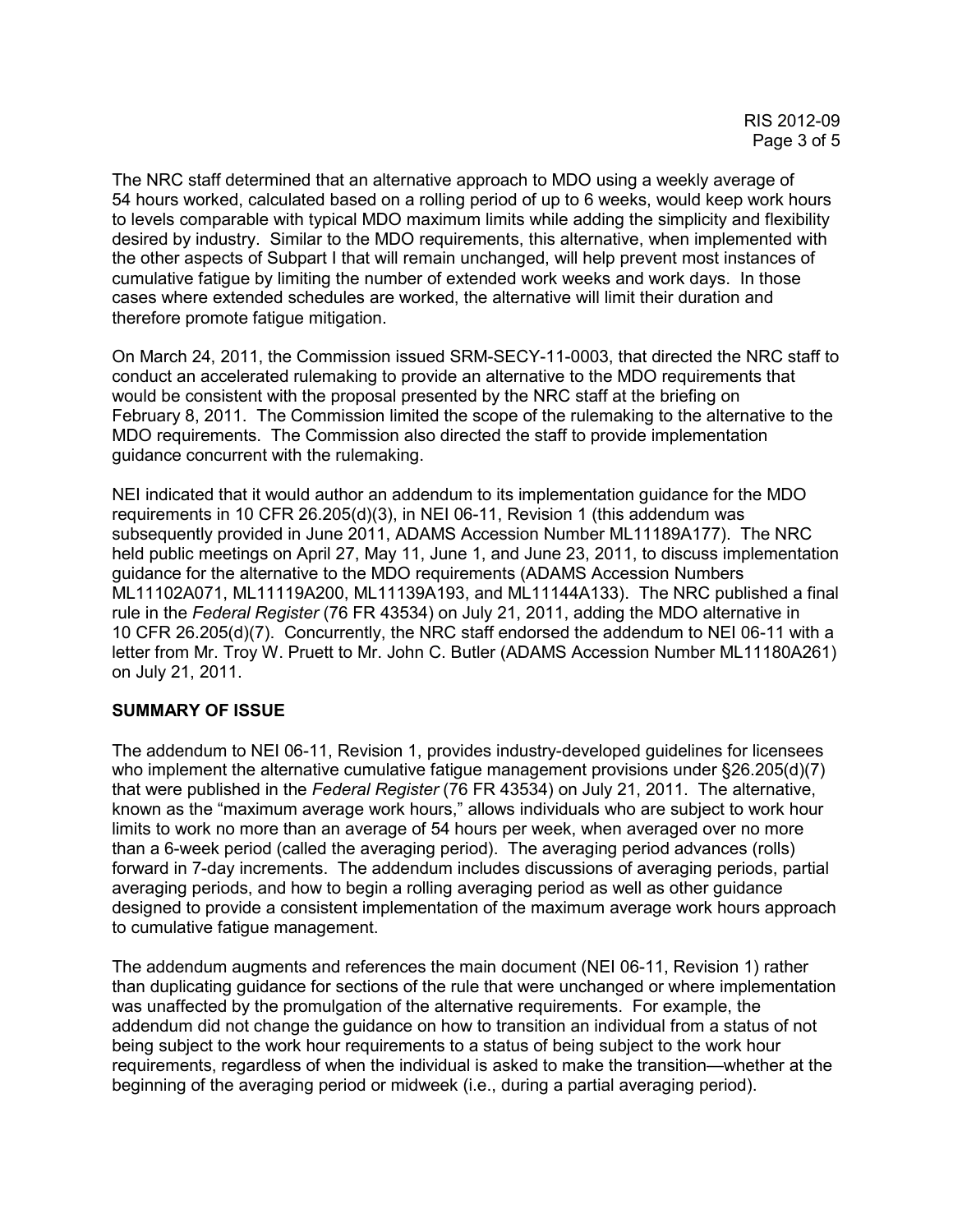By letter dated July 21, 2011 (ADAMS Accession No. ML11180A261), the NRC endorsed the addendum to NEI 06-11, Revision 1. The NRC staff considers the guidance contained in the addendum to be an acceptable method for implementing the maximum average work hours alternative to the MDO requirements. This endorsement is effective until the staff revises Regulatory Guide 5.73, "Fatigue Management for Nuclear Power Plant Personnel."

# **BACKFIT DISCUSSION**

The NRC is issuing this RIS to inform stakeholders that the NRC has endorsed industry implementation guidance that describes an alternate approach to managing cumulative fatigue. This RIS requires no action or written response. The NRC is not imposing or requiring any new positions on licensees. This RIS does not require licensees to change or modify procedures or processes. Any action on the part of addressees to adopt the maximum average work hours cumulative fatigue management approach, in accordance with the guidance contained in this RIS, is strictly voluntary and, therefore, is not a backfit under 10 CFR 50.109, "Backfitting." Consequently, the staff did not perform a backfit analysis.

## *FEDERAL REGISTER* **NOTIFICATION**

A notice of opportunity for public comment on this RIS was not published in the *Federal Register* because this RIS is informational and pertains to a staff position that does not represent a departure from current regulatory requirements and practice. The NRC staff interacted with NEI, industry representatives, members of the public, and other stakeholders in 4 public meetings from April through June 2011, during the development of the industry guidance contained in the addendum to NEI 06-11, Revision 1.

## **CONGRESSIONAL REVIEW ACT**

In accordance with the Congressional Review Act, the NRC has determined that this action is not a major rule and has verified this determination with the Office of Information and Regulatory Affairs of the Office of Management and Budget (OMB).

## **PAPERWORK REDUCTION ACT STATEMENT**

This RIS references information collection requirements that are subject to the Paperwork Reduction Act of 1995 (44 U.S.C. 3501 et seq.). The OMB approved the existing requirements under OMB approval number 3150-0146.

## PUBLIC PROTECTION NOTIFICATION

The NRC may not conduct or sponsor, and a person is not required to respond to, an information collection unless the requesting document displays a currently valid OMB control number.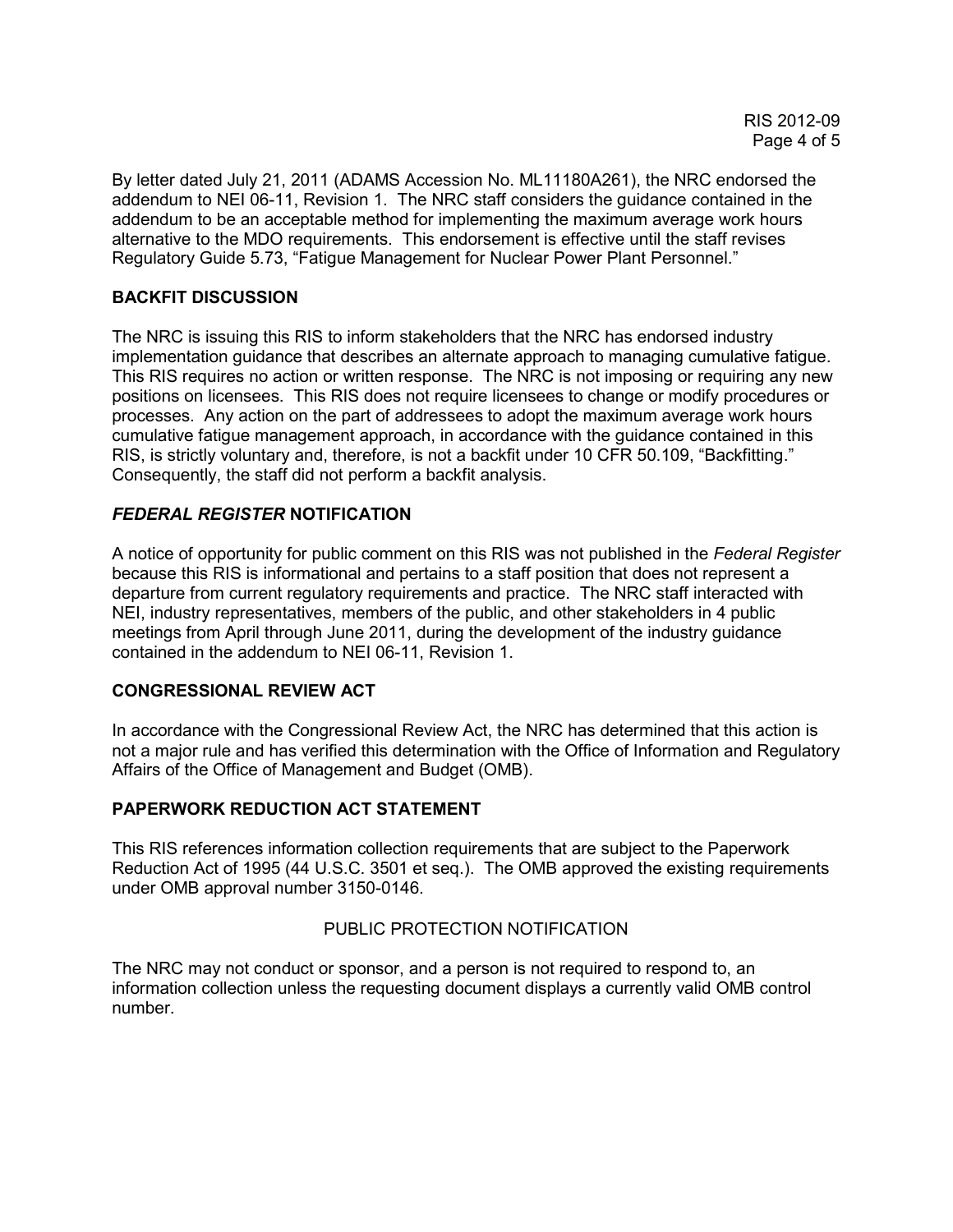#### **CONTACTS**

Please direct any questions about this matter to the technical contact listed below.

# */RA by JLuehman for/ /RA/*

Laura Dudes, Director **Timothy J. McGinty, Director**<br>Division of Construction Inspection **The Division of Policy and Rulema** Division of Construction Inspection<br>
and Operational Programs
Division of Policy and Rulemaking
and Operational Programs
Office of Nuclear Reactor Regulation Office of New Reactors

Office of Nuclear Reactor Regulation

Technical Contact: Kamishan Martin, NRR/DRA 301-415-3469 E-mail: Kamishan.Martin@nrc.gov